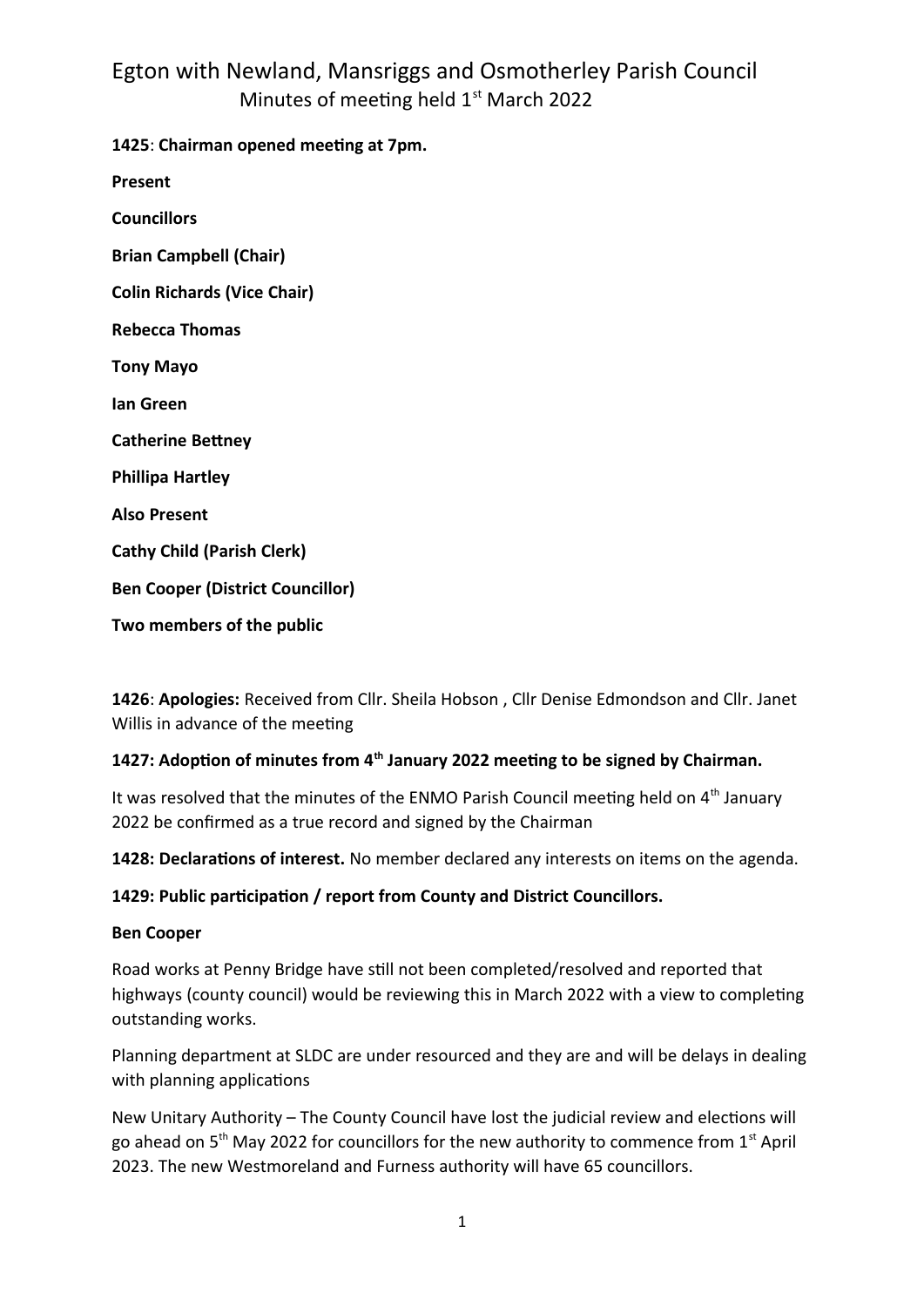One member of the public attended the meeting regarding the Rosside Telephone Kiosk which is in a very poor state of repair. An estimate of repairs included parts and labour was submitted prior to this meeting and Cllr. Hobson had submitted a report to the Parish Council.

Unfortunately, the professional skills to refurbish this kiosk are not available within the community and the professional quote for labour / parts /VAT amounts to £4,256.

The Parish Council had previously committed £800 for parts and are willing to support this project and made the following suggestions,

Trade in existing box for a refurbished box.

Source another professional quote.

Explore possibilities for labour eg educational / college projects

Advertise locally for labour eg posters / facebook page.

#### **1430**: **Items for discussion** ;

a) Woodland working group report. To receive report/ update from working group. Progress on , Clearance of trees opposite Sandhills Wood The Sheepwash – Tenant Sheriff Well Quarry Spark Bridge Allotments

Cllr Thomas had circulated up to date progress report prior to this meeting. Cllr. Thomas is to step down as facilitator of the Woodland Working Group and Cllr. Hartley has kindly agreed to take on this role.

Clerk to chase SLTS (South Lakes Tree Surgeons) for the outstanding work. Sandhills Wood – paperwork for obtaining a Certificate of Lawful use is ready to be submitted. A fee of £1,200 is to be paid and Chair to approach tenant to seek a contribution towards these costs.

Spark Bridge Allotments – Chair reported that he had now been in contact with the owner who is willing to negotiate a sale. Chair to obtain valuation from the district valuer and further report at meeting in May.

b) Livingstons Solicitors – a further meeting was held  $22^{nd}$  February 2022. Progress has started on drafting licences for the four parking spaces at Penny Bridge and agreements for the two garages at Spark Bridge. Further update in May.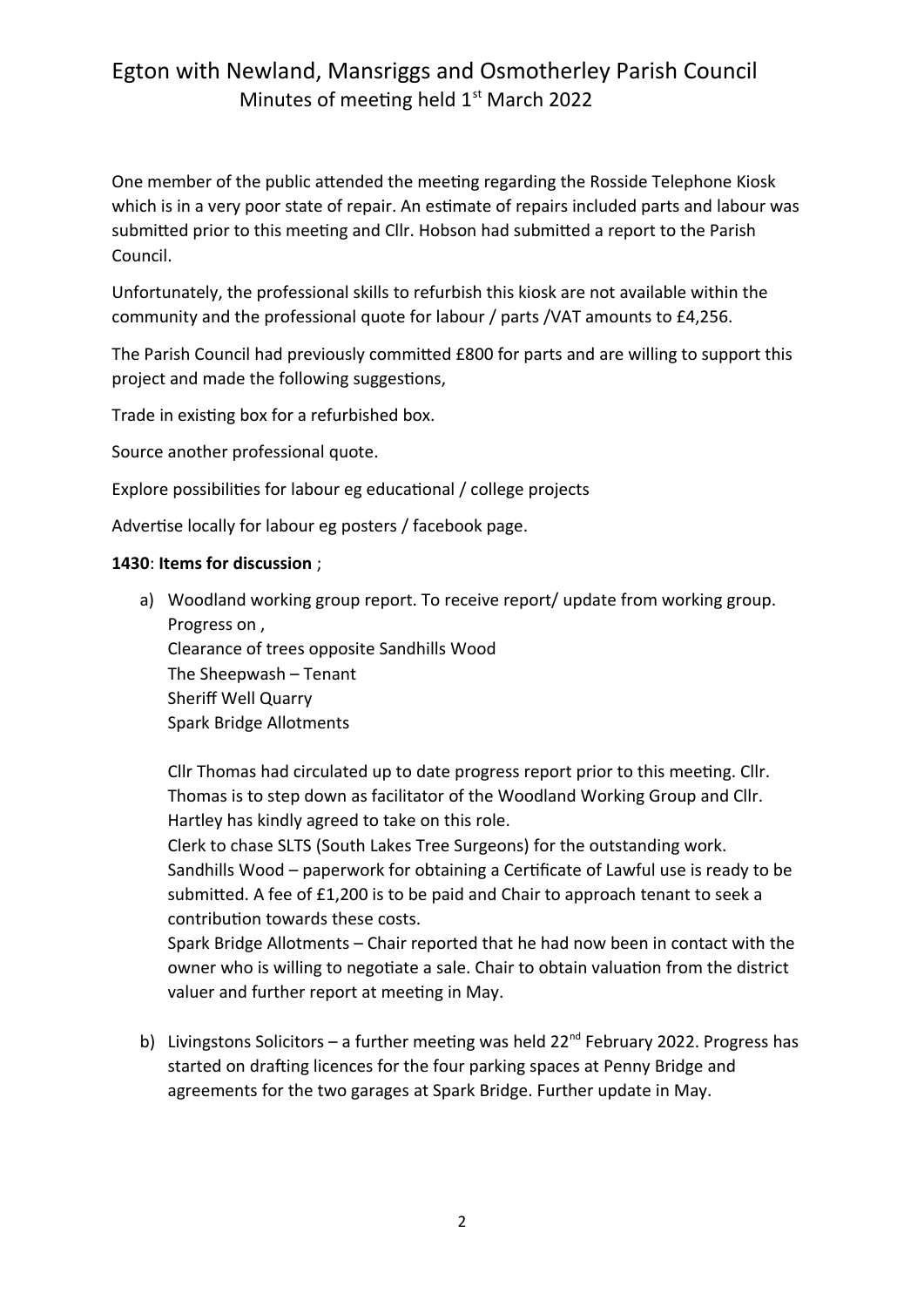c) Annual Audit – agree to appoint internal auditor for year end 31/3/2022.

It was resolved to appoint Mrs Julie Hartley as internal auditor, Clerk to meet in April to discuss end of year accounts. Report at next meeting

- d) Report on Parish Surgeries- First one held 5<sup>th</sup> February 2022. Disappointing response however the Council agreed that in the future to join local events eg Green Sparks
- e) Jubilee Celebrations June 2022 meeting held at Greenodd Village Hall on  $15<sup>th</sup>$ February 2022. Chair reported that events are planned in Greenodd over the bank holiday period and that council support these events by committing £250. Report at meeting in May.
- f) Highways update on Greenodd Parking. County Highways propose limited parking of up to 4 hours (no return within 2 hours) and double yellow lines. Further update in May
- g) Spark Bridge Traffic issues / reporting potholes.

Refer to Cllr. Janet Willis regarding Spark Bridge traffic calming and Penny Bridge bus stop.

- h) Rosside Telephone kiosk item 1429
- i) Green Sparks involvement in energy event. Council are happy to continue their support for future events.

It was noted that the Council approved the purchase of a display folder for the use of Penny Bridge School for the notice board at Penny Bridge.

#### **1431: Planning Applications.** As per attached

Low Flan Farm – letter to be sent to SLDC  $2^{nd}$  March 2022

Issues with Land at Plumpton

Armadale Hotel